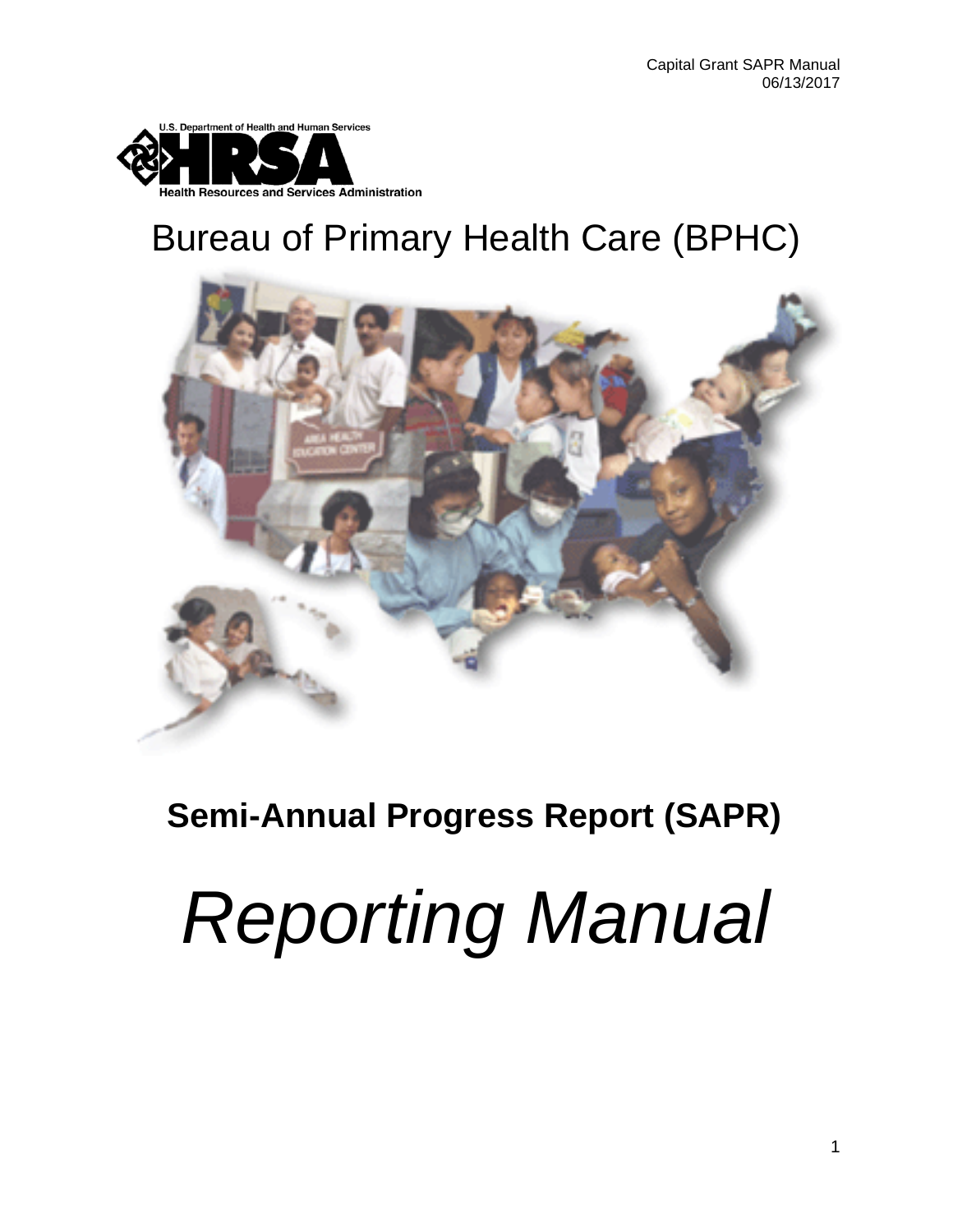## **Contents**

| FORM SF-PPR PAGE 3A - PROJECT: EARNED VALUE MANAGEMENT (EVM) 8 |
|----------------------------------------------------------------|
|                                                                |
|                                                                |
|                                                                |
|                                                                |
|                                                                |
|                                                                |
|                                                                |
|                                                                |
|                                                                |
|                                                                |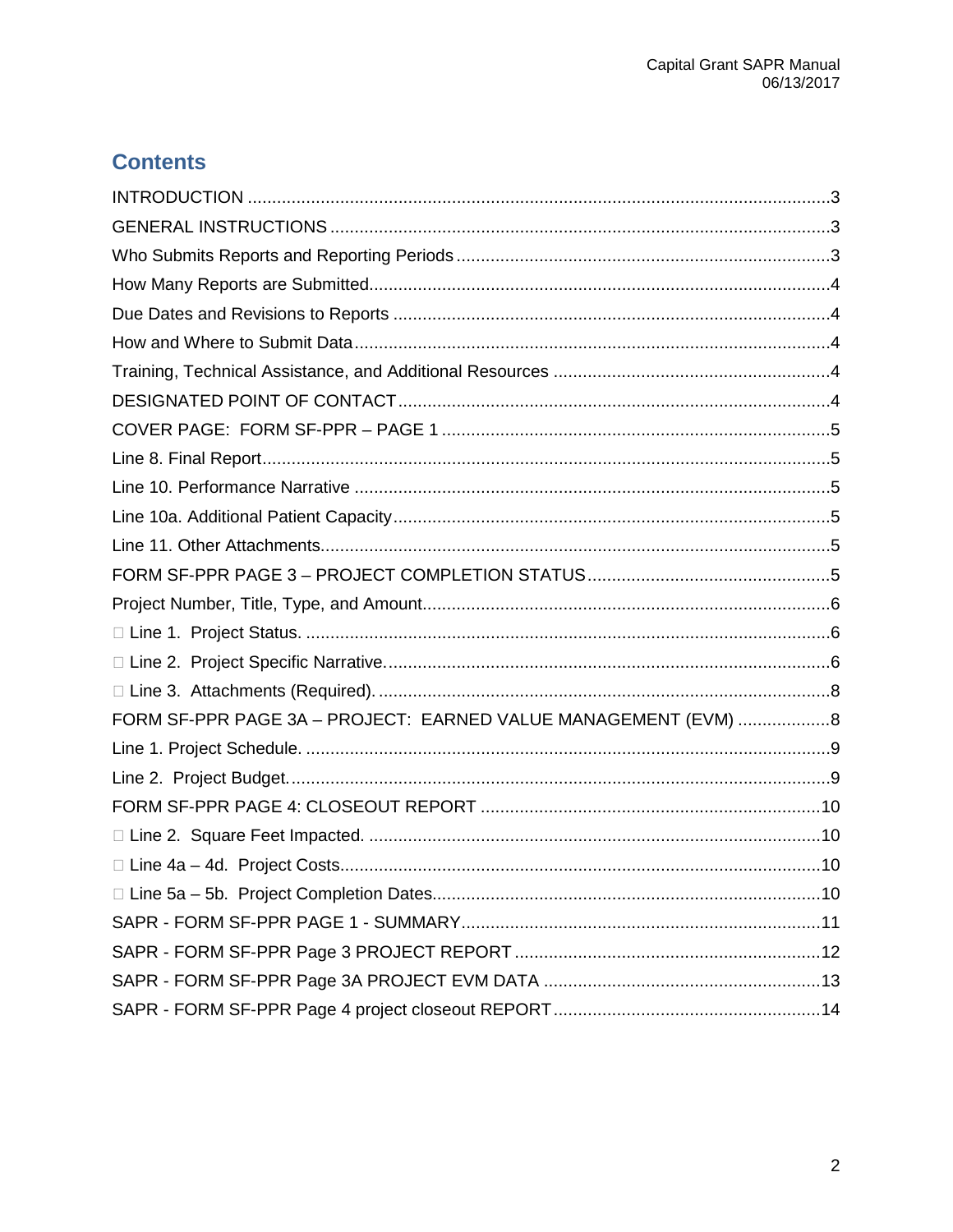#### **CAPITAL GRANT SEMI-ANNUAL PROGRESS REPORT MANUAL**

#### **INTRODUCTION**

<span id="page-2-0"></span>Award recipients are required to submit Semi-Annual Progress Reports (SAPR) to document programmatic progress on projects supported under Health Resources and Services (HRSA) construction-related grants. Through the SAPR[1,](#page-2-3) award recipients will report on and demonstrate the impact of activities funded under the construction-related grants.

HRSA is collecting program-specific data on the construction-related grants to ensure compliance with legislative mandates and to report to Congress, OMB, and other policy makers on program accomplishments. To meet these objectives, HRSA requires award recipients to report on a limited set of performance elements consistent with the application guidance and awards. These data include:

- − The number of new patients anticipated to receive services as a result of the award; and
- − Progress toward completion of the funded project(s).

The manual includes a brief introduction to the SAPR electronic reporting system, instructions for submitting the SAPR, definitions of terms as they are used in the SAPR, and detailed instructions for completing each table. Care should be taken in reviewing definitions as they are not necessarily the same as may be used in other HRSA activities.

*The Capital Grant SAPR is a reporting system used by recipients of construction-related funding support through the following HRSA grant programs:*

- − **School-Based Health Center Capital (SBHCC) Program (C12)**
- − **Capital Development (CD) Program (C8A)**
- − **Capital Development Building Capacity (CD-BC) Program (C8A)**
- − **Capital Development Immediate Facility Improvements (CD-IFI) Program (C8B)**
- − **Patient Centered Medical Home Facilities Improvement (P-FI) Program (C8C)**
- − **Health Infrastructure Investment Program (HIIP) (C8D)**

#### **GENERAL INSTRUCTIONS**

**\_\_\_\_\_\_\_\_\_\_\_\_\_\_\_\_\_\_\_\_\_\_\_\_\_\_\_\_\_\_\_\_\_\_\_\_\_\_\_\_\_\_\_\_\_\_\_**

<span id="page-2-1"></span>This section describes submission requirements including who submits the SAPR, when and where to submit the SAPR, and how data are submitted.

#### <span id="page-2-2"></span>**WHO SUBMITS REPORTS AND REPORTING PERIODS**

Reports should be submitted directly by the **award recipient** as the direct recipient of a HRSA/BPHC grant. All construction-related award recipients are required to submit a SAPR.

*The Certified Authorizing Official must separately certify the accuracy of the SAPR as the final step in the EHB submissions process. This is done by entering HRSA's EHB using their login I.D. and password and checking the box indicating that they have read and approve the submission. Until this is done the report is not officially "submitted."*

<span id="page-2-3"></span> $\overline{a}$ <sup>1</sup> The term SAPR within this document specifically refers to the Capital Grant Semi-Annual Progress Reports that are required of all recipients of construction-related funding support through the HRSA grant programs also noted within this document (i.e., C12, C8A, C8B, C8C, C8D grants).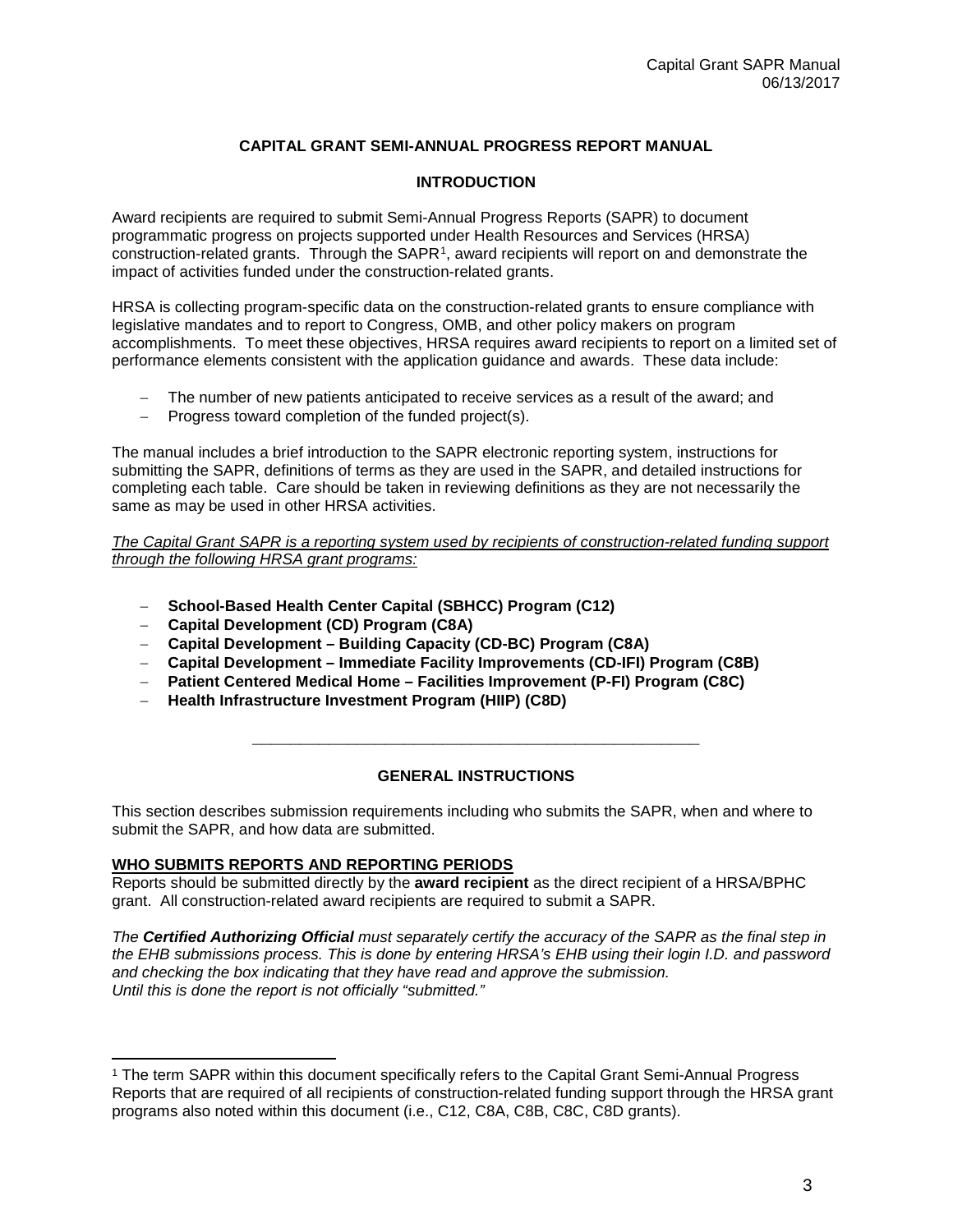#### <span id="page-3-0"></span>**HOW MANY REPORTS ARE SUBMITTED**

<span id="page-3-1"></span>Award recipients will file one SAPR per reporting period for each construction-related grant.

#### **DUE DATES AND REVISIONS TO REPORTS**

SAPRs may be worked on starting the day after the close of the reporting period, and, are generally due fifteen days after the close of the reporting period.

All SAPRs will be finalized by the end of the month in which they are submitted. In the event of mistaken reporting of program data, award recipients may submit "corrected" cumulative data in the subsequent SAPR.

#### <span id="page-3-2"></span>**HOW AND WHERE TO SUBMIT DATA**

Reporting will be on-line using a web based data collection system that is completely integrated within the HRSA's EHBs. Award recipients will use their EHB user name and password to log into the EHB in order to complete their SAPR submission. The system will present users with electronic forms that will guide them in completing the appropriate reports.

To access the SAPR, go to EHB and open the appropriate construction-related grant handbook (i.e., C12, C8A, C8B, C8C, or C8D). Click "Progress Reports". The SAPR is listed there along with any other progress reports that may be due.

Users will be able to work on the forms, save them online, return to complete them later, and do so in a collaborative manner. This approach allows award recipients to distribute the data entry process among multiple users if required. Business rules that check for questionable quantitative and qualitative data will be applied to ensure that the data submitted meets legislative and programmatic requirements.

#### <span id="page-3-3"></span>**TRAINING, TECHNICAL ASSISTANCE, AND ADDITIONAL RESOURCES**

**\_\_\_\_\_\_\_\_\_\_\_\_\_\_\_\_\_\_\_\_\_\_\_\_\_\_\_\_\_\_\_\_\_\_\_\_\_\_\_\_\_\_\_\_\_\_\_**

HRSA will maintain the web site

<https://bphc.hrsa.gov/programopportunities/fundingopportunities/capdev.html> which will be an ongoing, regularly updated, source for additional information about the BPHC construction-related grants. Included on this site will be frequently asked questions (FAQs) covering each of the construction-related funding opportunities and the reporting process, notification of training sessions that will be conducted to keep award recipients updated, technical assistance call recordings and materials, as well as the latest version of the SAPR Manual and reporting forms. The following additional technical assistance resources are available:

 System Help Assistance about the SAPR and about accessing the HRSA's EHB can be obtained from the BPHC Helpline at 1-877-974-BPHC (2742) weekdays from 8:30 AM to 5:30 PM EDT.

#### **DESIGNATED POINT OF CONTACT**

<span id="page-3-4"></span>Award recipients will be required to identify the name and contact information for the individual responsible for the SAPR submission for each construction-related grant award. This person may or may not be the person who is the "Certified Authorizing Official" for the program. This is the person that BPHC will contact if there are any questions relating to the SAPR submission. Because this person and/or their contact information may change over the life of the project, award recipients will be required to enter/validate this information for each SAPR. Only one point of contact may be listed for a grant, even if the grant includes multiple projects.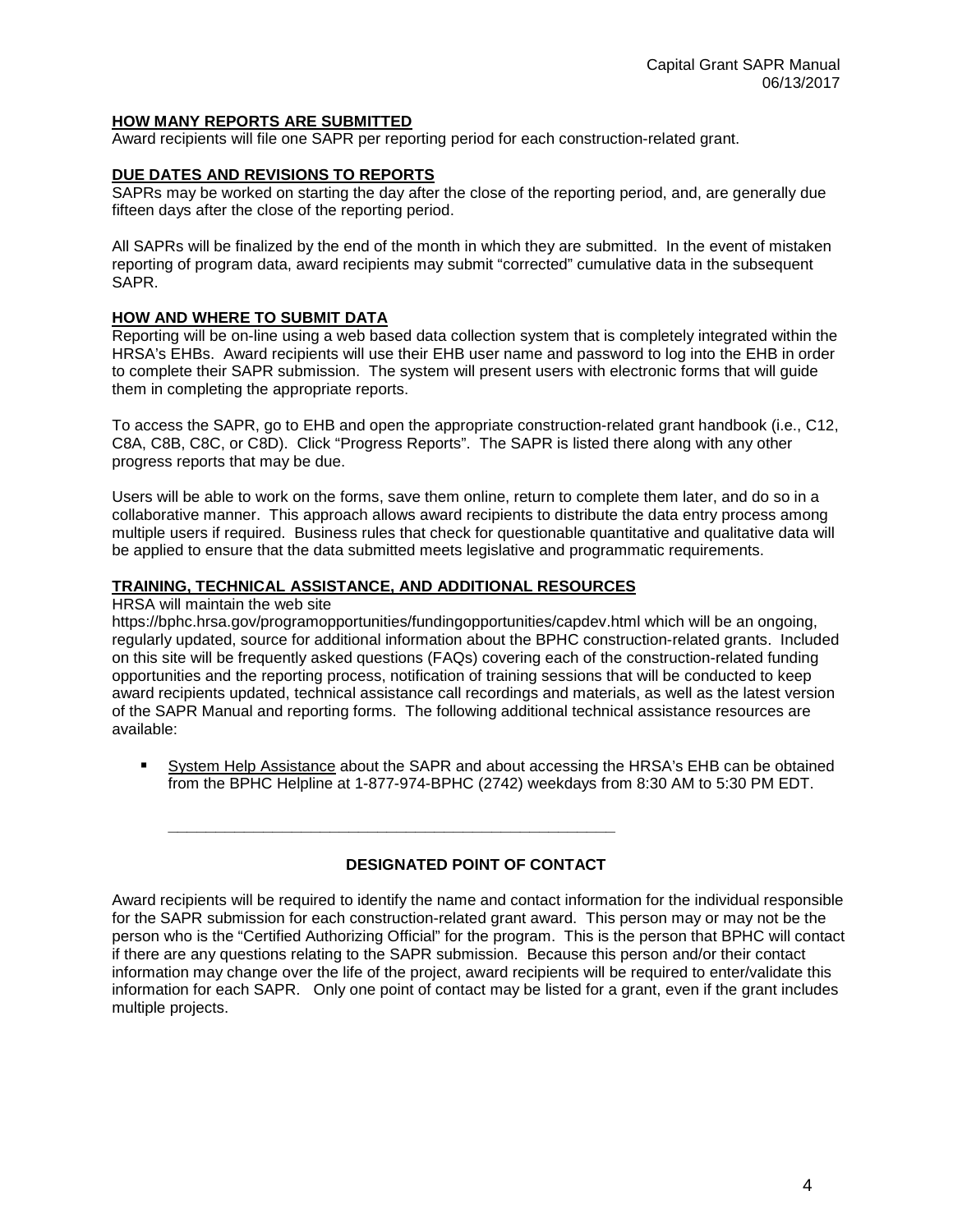#### **COVER PAGE: FORM SF-PPR – PAGE 1**

**\_\_\_\_\_\_\_\_\_\_\_\_\_\_\_\_\_\_\_\_\_\_\_\_\_\_\_\_\_\_\_\_\_\_\_\_\_\_\_\_\_\_\_\_\_\_\_**

<span id="page-4-0"></span>The SAPR includes a two or three page form to be completed. The award recipient's EHB will automatically display those sections of the report which are to be completed. Each section of the report should be capable of being read and reviewed separately and in isolation from the other sections. In general, the report will cover program specific data elements detailed in the application narrative and budget for the specific grant project, as reflected in the Notice of Award (NoA).

#### *The EHB will combine the information from the different grant-specific and/or project specific reports into an integrated data presentation.*

The SF-PPR Page 1 elements are discussed below:

#### <span id="page-4-1"></span>**LINE 8. FINAL REPORT**

Award recipients will indicate that the report is a "Final Report" *only* when they have completed the full scope of the grant (i.e., all projects are complete) and incurred all of the costs for the approved grant scope.

When an award recipient has multiple projects, the "Final Report" box should be checked *only when all projects that make up the total grant have been completed*. Completion of each project requires the submission of a SF-PPR 3 and SF-PPR 4 Form. While the SF-PPR 3 and SF-PPR 4 forms are required at the completion of *each* project, the entire grant is not complete until all projects are complete.

#### <span id="page-4-2"></span>**LINE 10. PERFORMANCE NARRATIVE**

This should be completed when Line 8 "Final Report" is checked *yes.* Describe key activities undertaken during the overall project period for the entire grant, including information about any goals or objectives which were accomplished. The narrative will be limited to 2000 characters (about 1 page). Each project funded (as defined on SF-PPR-3) should be discussed briefly.

#### <span id="page-4-3"></span>**LINE 10A. ADDITIONAL PATIENT CAPACITY**

This should be completed when Line 8 "Final Report" is checked *yes.* Line 10a reports *the total number anticipated of new unduplicated patients that will be added on an annual basis* as a result of the construction-related funding. An additional patient is considered to be any new individual who has at least one reportable visit during the calendar year that will utilize the space(s) that received constructionrelated funding.

*\*\*This requirement does NOT pertain to CD-IFI (C8B) or P-FI (C8C) Programs. The SAPR module will not present this section for these grants.*

#### <span id="page-4-4"></span>**LINE 11. OTHER ATTACHMENTS**

Add additional information that helps to "tell the story" of the impact of the construction-related grant by attaching additional documents. This may include descriptions of activities undertaken, of how individual patients were served by the grant (while maintaining patient confidentiality protections), or how the grant impacted the community. Copies of newspaper stories or other documents may be included if they are first scanned into a PDF format. Attachments *may not be used* to extend the required narrative in Line 10 of the SF-PPR Page 1.

#### **FORM SF-PPR PAGE 3 – PROJECT COMPLETION STATUS**

**\_\_\_\_\_\_\_\_\_\_\_\_\_\_\_\_\_\_\_\_\_\_\_\_\_\_\_\_\_\_\_\_\_\_\_\_\_\_\_\_\_\_\_\_\_\_\_**

<span id="page-4-5"></span>Many award recipients received funding to support more than one project. There will be one SF-PPR 3 for each project. The EHB will pre-populate many of the elements of SF-PPR page 3 with data already in the system. This will include information about the award recipient (name, grant number); information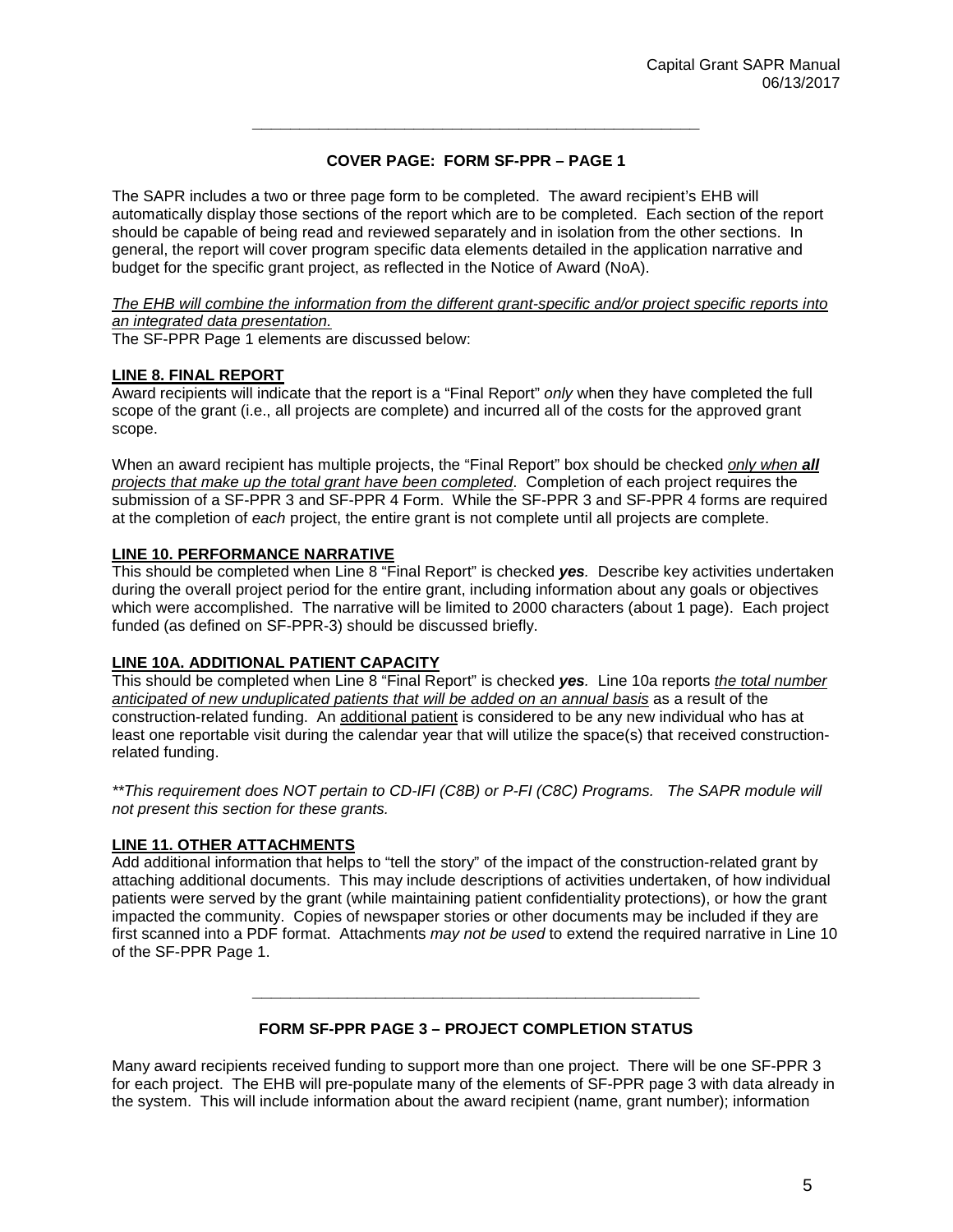about the report (period end date and tracking number); information about the specific project [the Project Number, Project Title, Project Type (Construction, A/R, or Equipment-only)], and project award amount.

For *each* project, the following data elements will be reported as appropriate:

#### <span id="page-5-0"></span>**PROJECT NUMBER, TITLE, TYPE, AND AMOUNT.**

This information will be pre-populated. Award recipients should review the information to verify that it is correct. Award recipients will neither be required nor be able to enter data in these fields. If there is a question about data in these fields, please call the BPHC Help Line 1-877-974-BPHC (2742).

#### <span id="page-5-1"></span>**Line 1. Project Status.**

Award recipients will select from the categories (Not started, Less than or equal to 50% Complete, Greater than 50% Complete, or Completed) to indicate the status of the project at the end of the reporting period. This estimate should be based on the definitions below, and should be an accurate reflection of current status of the project.

<span id="page-5-2"></span> **Line 2. Project Specific Narrative.**  Describe key activities undertaken during the reporting period including information about any milestones reached as well as the key factors which are contributing to or restricting the performance and success of the project. Any minor changes to the project and/or the project costs should also be presented here. (In the case where significant changes have occurred to the scope of work or the project costs, the award recipient should immediately contact the assignedProject Officer and Grants Management Specialist.) The narrative will be limited to 2000 characters.

The four categories of project completion status are defined as:

- **Not Started** No costs for this project have been incurred AND project has not yet been initiated. Identify the following, if applicable, within the narrative:
	- o Issues that have delayed the start of the project or issues that may impact the implementation of the awarded project.
	- $\circ$  Information on when the planning for the project will begin with an overall estimated project schedule attached. The schedule should show the number of months for the various milestones needed to complete the project.
	- o Status of procuring contracts for architectural/engineering services and construction contract, including solicitation of bids, evaluation of bids, awarding contracts and securing bonding.
	- o Status of submitting information related to the restrictive conditions of award.
	- o Issues related to site control, e.g. status of purchasing the property or finalizing the lease for the site.
- **Less than or equal to 50% Complete** Less than 50% of purchase(s)/work has been completed. Identify the following, if applicable, within the narrative:
	- o Confirmation that contracts have been procured in compliance with federal procurement requirements (in accordance with 45 CFR 75) and the required bonding has been secured.
	- o Status of submission of the Project Implementation Certification reporting requirement and the status of completing the construction drawings and specifications.
	- $\circ$  Issues related to the construction schedule or the project budget.<br>  $\circ$  Unexpected issues affecting the implementation of the project, inc
	- Unexpected issues affecting the implementation of the project, including, but not limited to: local permitting requirements, securing other sources of funding, and/or meeting the terms and conditions of award.
	- $\circ$  If project is still in the preliminary stages: Information on the planning of the project, and actions during progress reporting period.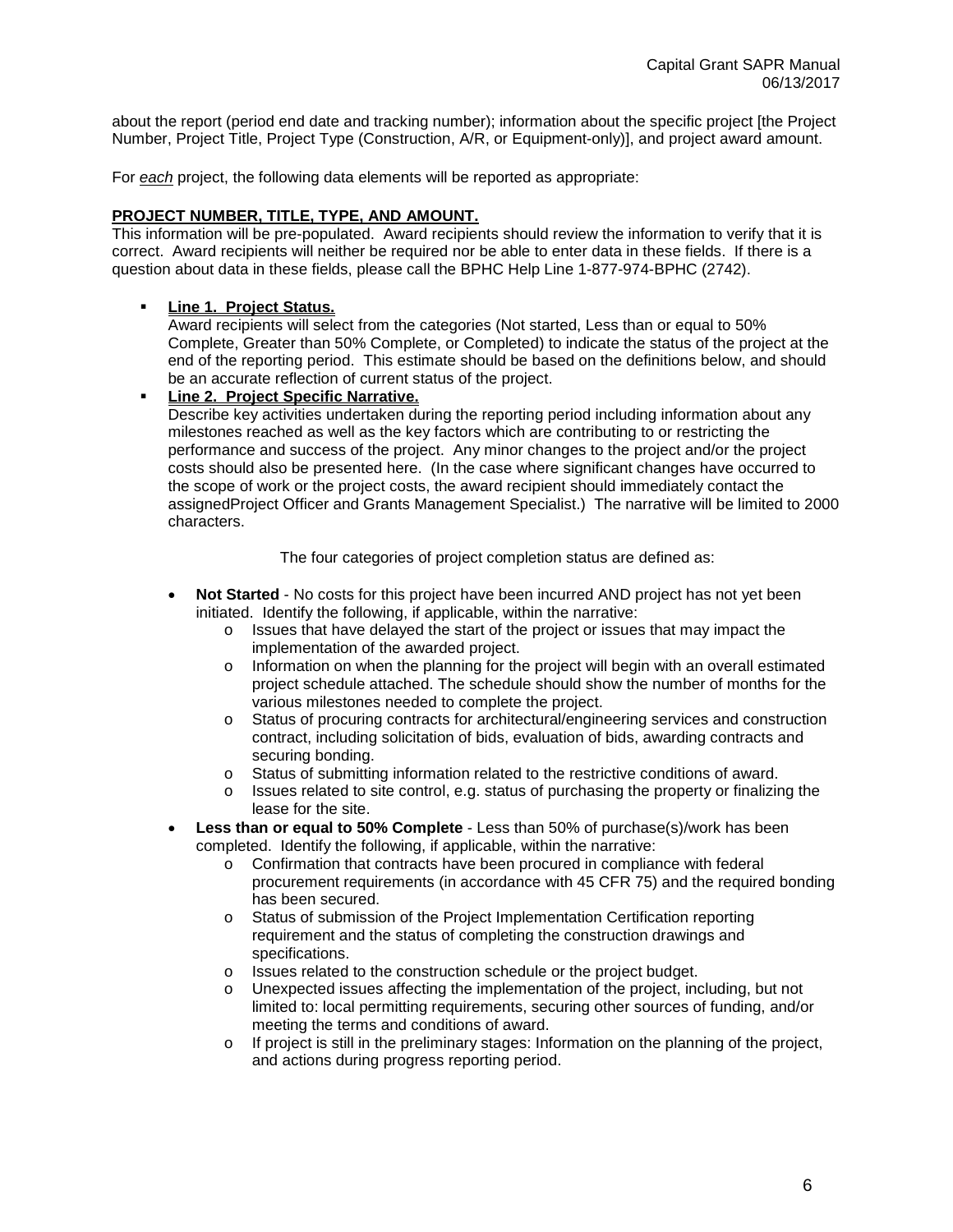- o If not all Grant Conditions have been met/lifted: Status of submitting information related to the conditions of award and status of conditions being lifted in revised Notice(s) of Award in the reporting period.
- o If all Grant Conditions have been met/lifted: Status of all funded activities, including the construction related activities at the site and percentage of completion. .
- o Progress photos of the project (if the project has begun) or "before" photos (if the project has not yet begun.)
- **Greater than 50% and Less than 100% Complete** Between 51% and 99% of purchase(s)/work has been completed. Identify the following, if applicable, within the narrative:
	- o Provide the requested reporting information listed above under "Less Than or Equal to 50% Complete" if not previously reported.
	- o Issues related to the project budget and/or scope of work.
	- o Current estimated date of completion, including issues related to delays in the construction schedule with a revised construction schedule attached.
	- o Status of submissions due to HRSA (such as prior approval requests).<br>
	o Status of construction and percentage of completion.
	- Status of construction and percentage of completion.
	- o Status of equipment purchases (if applicable) and percentage of completion.
	- o Current progress photos of the project.
- **Completed** 100% of the costs for this project have been incurred AND 100% of purchase(s)/work has been completed. Identify the following, if applicable, within the narrative:
	- o Date that services began/resumed.
	- o Status of final payment of invoices for the project, including any issues that may delay some of the final project payments.
	- o Provide the requested reporting information listed above if not previously reported.
	- o Status of submitting close out reporting requirements to HRSA (Project Completion Certification, Photographs, Final Budget Submission)
	- o Status of submissions due to HRSA (such as prior approval requests).

#### If a award recipient indicates on Line 1 that a project is "Completed," a series of three questions must be answered.

- Line 1a: "Do the total project costs incurred reflect the approved budget for this project, and have all of the funds for this project been drawn down from the PMS account? HRSA recognizes that project budgets may change during the course of the project period. Any changes to the project budget should have been discussed with and approved by the assigned Grants Management Specialist. [ ]Yes [ ]No. If No, please explain."
- Line 1b. "Does the scope of work of the project reflect the scope of work as proposed by the award recipient and approved by HRSA? [ ]Yes [ ]No. If No, please explain."
- Line 1c. "Are you prepared to complete and submit the following forms and documents to HRSA (which will be requested through your Electronic Hand Book Grant Portfolio)? [ ]Yes [ ]No. If No, please explain."

| <b>Project Type</b>                                                                                                                      | <b>Documents</b>                                                                                                                                          |
|------------------------------------------------------------------------------------------------------------------------------------------|-----------------------------------------------------------------------------------------------------------------------------------------------------------|
| Equipment-only<br>$\blacksquare$<br>A/R (Alteration or Renovation)<br>$\blacksquare$<br>Construction / Expansion (C/E)<br>$\blacksquare$ | Project completion certification<br>٠<br>Project completion certification, after<br>٠<br>photos<br>Project completion certification, after<br>٠<br>photos |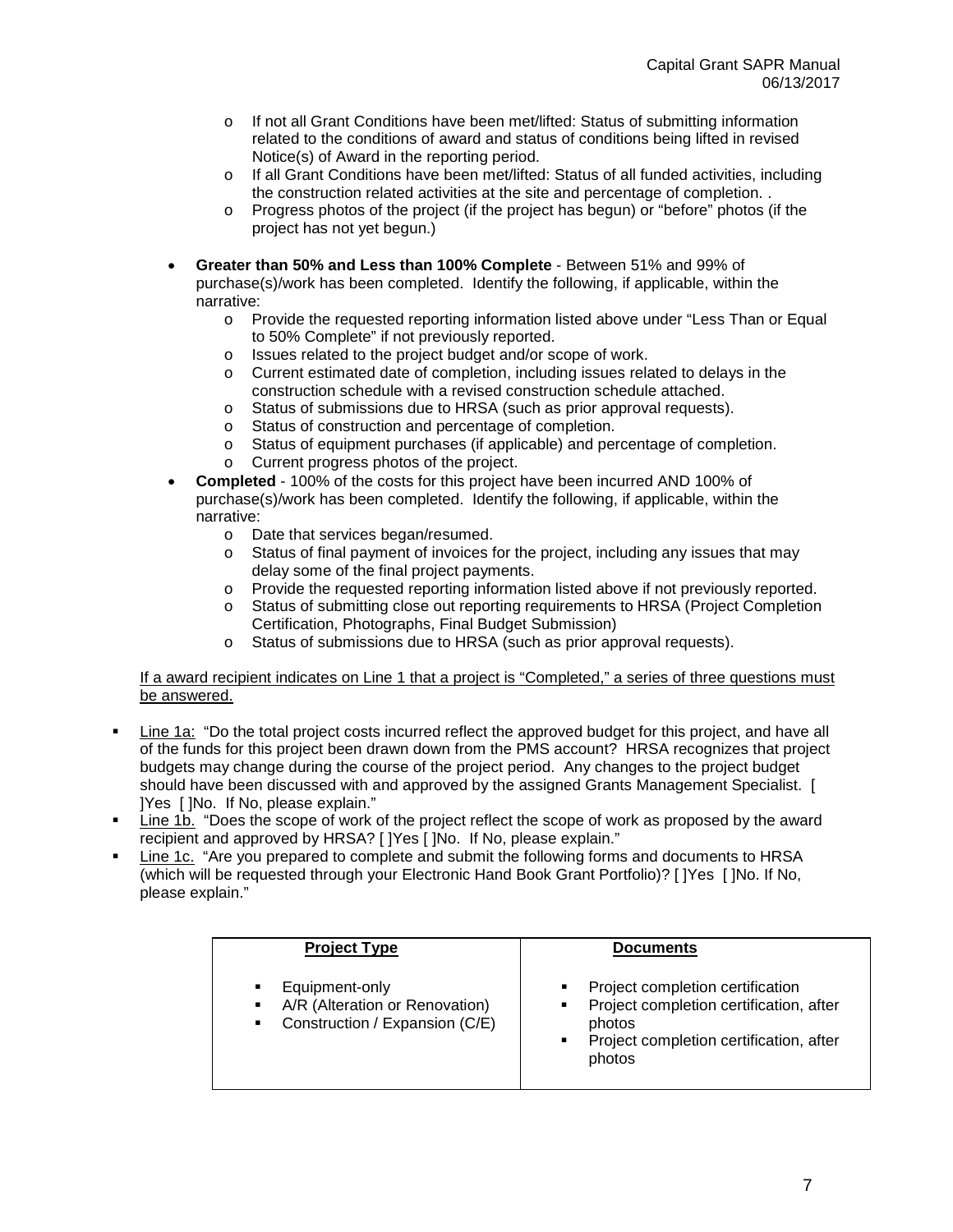If one or more of the answers to questions 1a, 1b, or 1c above is "no," award recipients must provide an explanation. Although a project will usually be complete only when the response to all three questions is "yes," if a award recipient determines that an explanation is sufficient for any "no" responses to demonstrate completion, they will be advised to proceed to the next page by clicking on the "SF-PPR Page 4 – Closeout Data" button. A award recipient may revise and change the project status on the SF-PPR 3 report by clicking on the "go to previous page" button on the SF PPR 4. If further analysis by BPHC identifies that the project is not complete, according to the definitions of project status above, the award recipient may be required to correct and update the SF-PPR 3 form during the next SAPR.

For more information on the Project Completion requirements (including templates), please see the resources available at [https://bphc.hrsa.gov/programopportunities/fundingopportunities/capdev.html.](https://bphc.hrsa.gov/programopportunities/fundingopportunities/capdev.html)

Note, as stated above, once a project is reported as "Completed," the award recipient will be directed to complete SF-PPR 4 - Close Out report for this project.

#### <span id="page-7-0"></span>**Line 3. Attachments (Required).**

Award recipients should attach additional documentation that helps to "tell the story" on the implementation of the project. This may include pictures of renovations or new equipment in place, purchase orders or delivery schedules for equipment, etc. Copies of pictures or documents included should first be scanned into a PDF format.

#### **\_\_\_\_\_\_\_\_\_\_\_\_\_\_\_\_\_\_\_\_\_\_\_\_\_\_\_\_\_\_\_\_\_\_\_\_\_\_\_\_\_\_\_\_\_\_\_ FORM SF-PPR PAGE 3A – PROJECT: EARNED VALUE MANAGEMENT (EVM)**

<span id="page-7-1"></span>Construction and alteration/renovation projects that were funded through the CD, CD-BC and HIIP programs with a total project cost (Federal and non-Federal) of \$1 million or greater are required to utilize and report on Earned Value Management (EVM) within the SAPR. EVM is an analysis tool that allows project managers to effectively identify cost-overruns and timeline deviations during the construction project, so that the impact may be mitigated.

*\*\*This requirement does NOT pertain to SBHCC (C12), P-FI (C8B), or CD-IFI (C8C) grants, and also does not apply to CD (C8A), CD-BC (C8A) and HIIP (C8D) alteration/renovation or construction/expansion projects with a total cost (Federal and non-Federal) of less than \$1 million. The SAPR module will not present this section for these projects.*

The status of the project's schedule (On Time, Ahead of Schedule, or Behind Schedule) and budget (On Budget, Over Budget, or Under Budget) will be reported. In answering questions on the schedule and budget, the award recipient should refer to the information that has been approved by HRSA in its most recently submissions for construction timeline and the project budget. The award recipient should then compare the estimated costs and timeframes with the current (actual) costs and project schedule. To ensure it has accurate baseline and comparison data, the award recipient should consult with its construction management team to collect and analyze the following data elements:

Reporting Period

- Planned Start Date
- Planned Completion Date
- Total Project Cost
- Planned % of Project Completed
- **Actual Start Date**
- Actual Completion Date
- Actual % of Project Completed
- Actual Cost of Work Performed
- Cost Variance
- Schedule Variance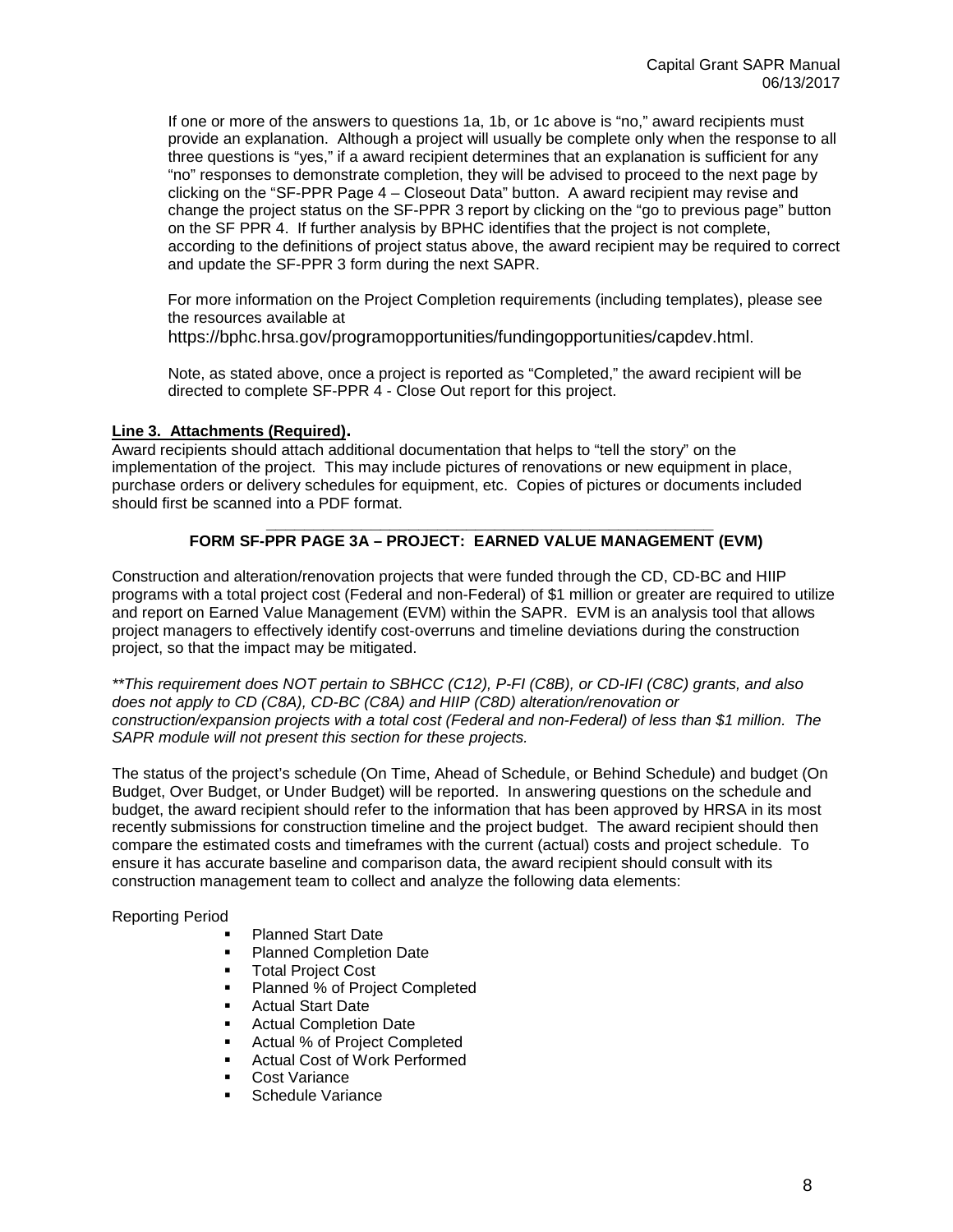Depending on the status indicated, a series of follow-up questions will be shown within the SAPR to determine how each scenario will be addressed. If the project status is On Time and On Budget, no further follow-up is needed.

#### <span id="page-8-0"></span>**LINE 1. Project Schedule**.

This line is used to report the status of the project. The project status must be marked as one of the following:

- [ ] On Time
- [ ] Behind Schedule
- [ ] Ahead of Schedule

Depending on the response to the Schedule question, the following questions will be asked:

#### **Behind Schedule**

- 1a. Is the project expected to remain behind schedule?
	- If yes, provide a revised completion date and identify how the total estimated project cost will be affected in the text box provided.
	- If no, indicate how the schedule will get back on track and whether or not the total estimated project cost will be affected in the text box provided.

#### **Ahead of Schedule**

- 1b. Is the project expected to remain ahead of schedule?
	- If yes, provide a revised completion date and indicate whether or not the total estimated project cost will be affected within the text box provided.
	- If no, indicate within the text box provided that the project will be completed by the estimated project completion date.

#### <span id="page-8-1"></span>**LINE 2. PROJECT BUDGET.**

This line is used to report the status of the budget. The budget status must be marked as on of the following;

- [ ] On Budget
- [ ] Under Budget
- $\overline{[]}$  Over Budget

Depending on the response to the Budget question, the following questions will be asked:

#### **Under Budget:**

- 2a. Will the project incur enough costs to allow for the drawdown of all the Federal funds by the project completion date?
	- $\cdot$  If yes, indicate in the text box provided the strategy to utilize the excess funds, if possible (i.e., purchase additional equipment).
	- If no, indicate in the text box provided that the award recipient organization is aware that the remaining funds will be de-obligated.

#### **Over Budget:**

- 2b. Is the project anticipated to remain over budget for the completion construction schedule (i.e., the total project cost at completion will be greater than the original proposed budget)?
	- If yes, will additional funds be secured, or have additional funds been secured, to allow for the completion of the project on time?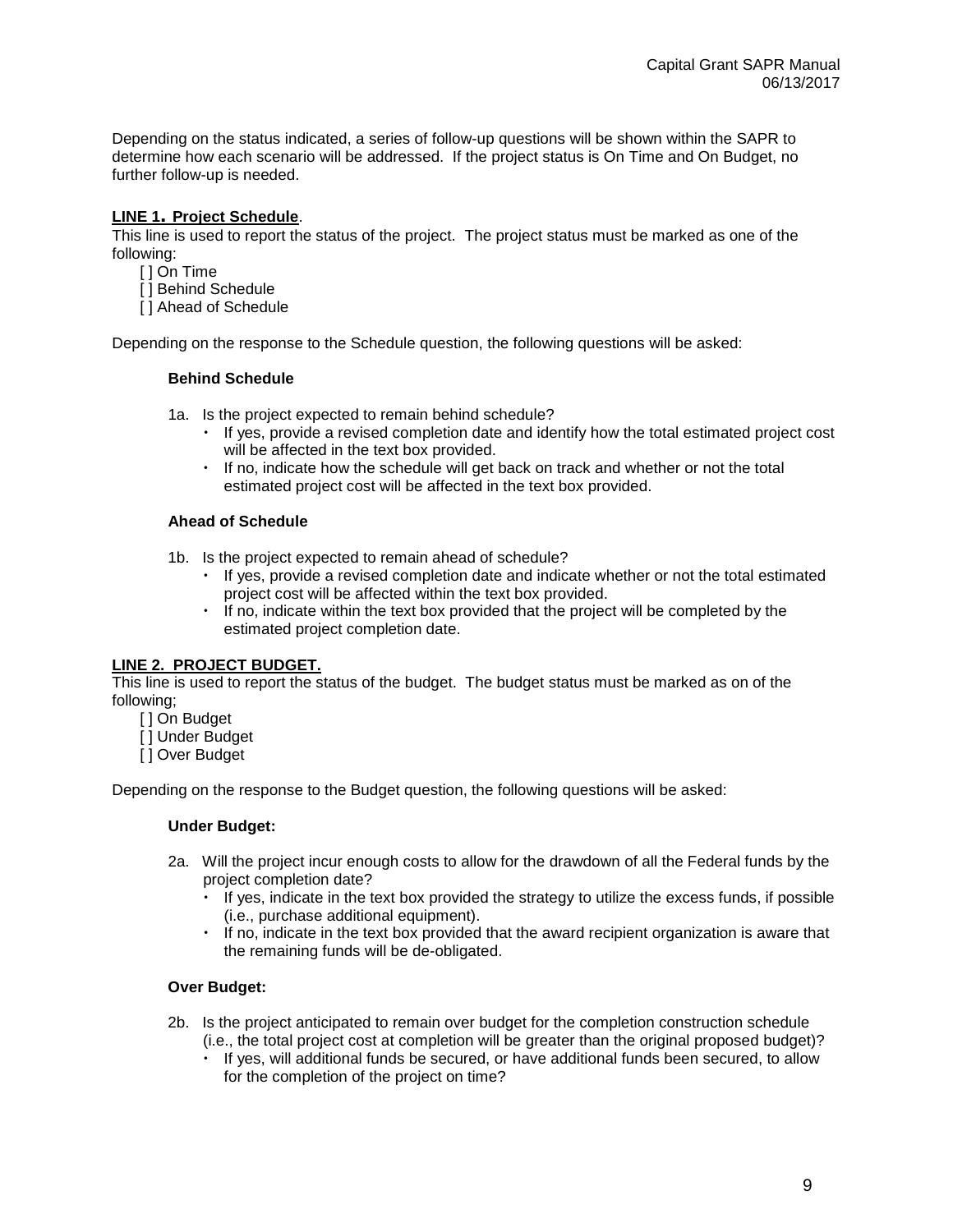- If yes, indicate within the text box provided the source(s) and amount(s) of funding that will be/have been secured.
- If no, provide a timeline for adjusting the project scope to align with the adjusted costs within the text box provided.
- If no, provide revised plan/supporting documentation to identify when and how the budget will no longer exceed original budget estimates.

#### **FORM SF-PPR PAGE 4: CLOSEOUT REPORT**

**\_\_\_\_\_\_\_\_\_\_\_\_\_\_\_\_\_\_\_\_\_\_\_\_\_\_\_\_\_\_\_\_\_\_\_\_\_\_\_\_\_\_\_\_\_\_\_**

<span id="page-9-0"></span>The SF-PPR Page 4 form will be included *only* when a project has been marked as "Completed." There will be one SF-PPR 4 form for each project.

#### <span id="page-9-1"></span>**LINE 2. SQUARE FEET IMPACTED.**

This line will be available for all Construction or A/R/R projects marked as "Completed" on the SF-PPR 3. The final square footage impacted as a result of the project will be reported. Note that improved space resulting from equipment-only projects should not be included on Line 2.

#### <span id="page-9-2"></span>**Line 4a – 4d. Project Costs.**

The total of Lines 4b + 4d will be the actual total cost of the project. All funds expended on the program are reported here. Data reported includes:

- o **Line 4b. Actual Amount of Funds Expended on the Project:** Report the total amount of grant funds expended on the project. This should include funds already expended as well as those necessary to cover outstanding costs incurred but not yet paid.
- o **Line 4d. Actual Amount of non-Program Specific Construction-Related Funds Expended on the Project:** Report the total amount of project costs being paid using *non-Program Specific* grant funds. This should include non-Program Specific funds already expended as well as those necessary to cover outstanding costs incurred but not yet paid using any other non-Program Specific funds including capital reserves, other grants or contracts, donations, etc.

#### <span id="page-9-3"></span>**Line 5a – 5b. Project Completion Dates.**

These lines will be used to report proposed and actual project completion dates.

- o **Line 5a. Proposed Project Completion Date:** This is system populated data.
- o **Line 5b. Actual Project Completion Date:** Report the completion date only if your project has been marked as complete.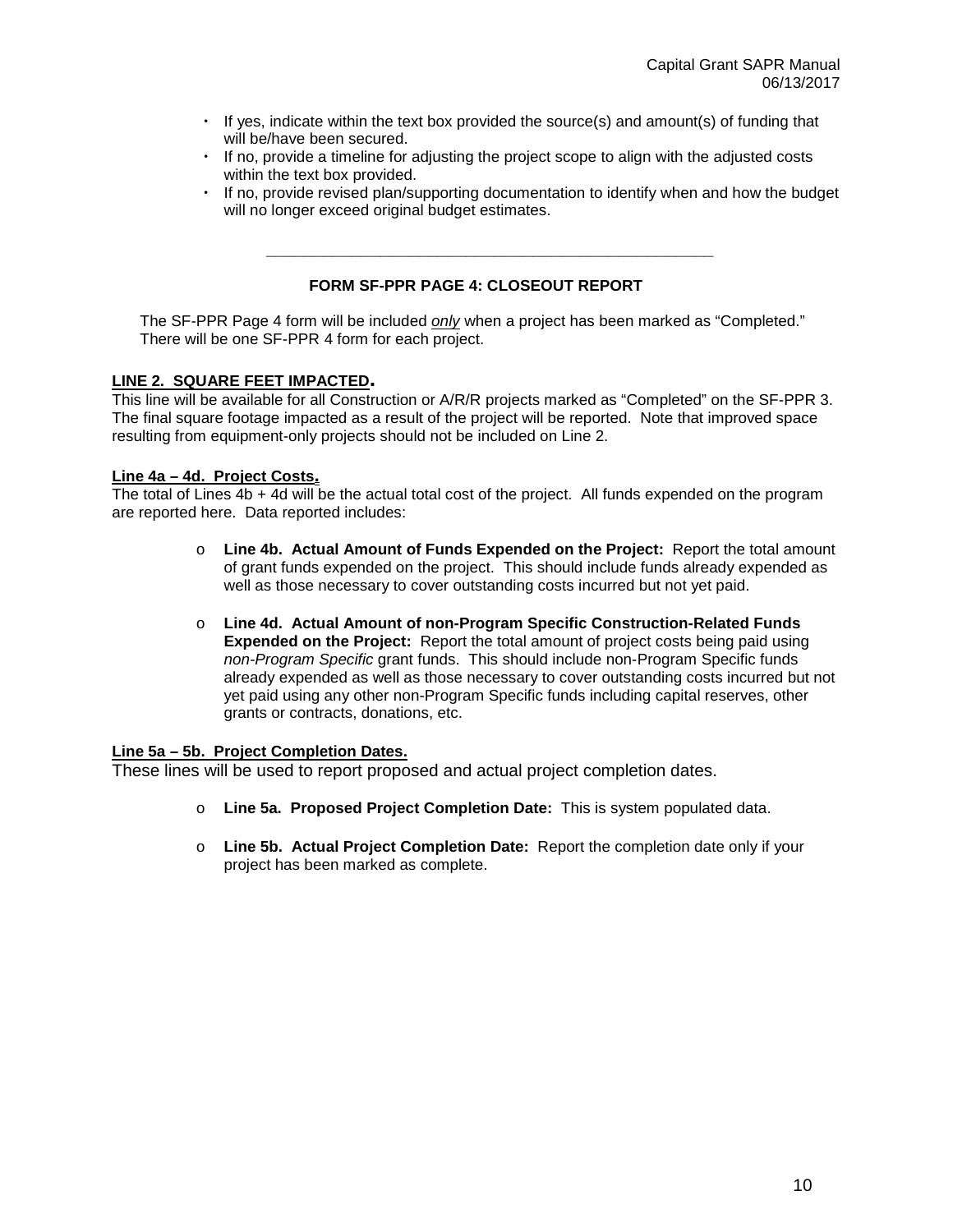**SAPR CONTACT INFORMATION**

<span id="page-10-0"></span>

| 10c. Designated Point of Contact |       |                               |     |  |  |
|----------------------------------|-------|-------------------------------|-----|--|--|
| Point of Contact                 | Title | Phone                         | Fax |  |  |
|                                  |       |                               |     |  |  |
|                                  |       |                               |     |  |  |
|                                  | Name  | Email                         |     |  |  |
|                                  |       |                               |     |  |  |
|                                  |       |                               |     |  |  |
|                                  |       |                               |     |  |  |
|                                  |       |                               |     |  |  |
|                                  |       | OMB Control Number: 0970-0334 |     |  |  |

**SAPR SF-PPR PAGE 1**

| 8. Is this your Final SAPR?                                                   | [ ] Yes [ ] No |                               |
|-------------------------------------------------------------------------------|----------------|-------------------------------|
|                                                                               |                |                               |
| 10a. Additional Patient Capacity                                              |                |                               |
|                                                                               |                |                               |
|                                                                               |                |                               |
|                                                                               |                |                               |
|                                                                               |                |                               |
| 10. Performance Narrative                                                     |                |                               |
|                                                                               |                |                               |
|                                                                               |                |                               |
|                                                                               |                |                               |
|                                                                               |                |                               |
| <b>Other Attachments</b>                                                      |                |                               |
| << File name: This will indicate name of the file that was attached if any >> |                |                               |
|                                                                               |                | OMB Control Number: 0970-0334 |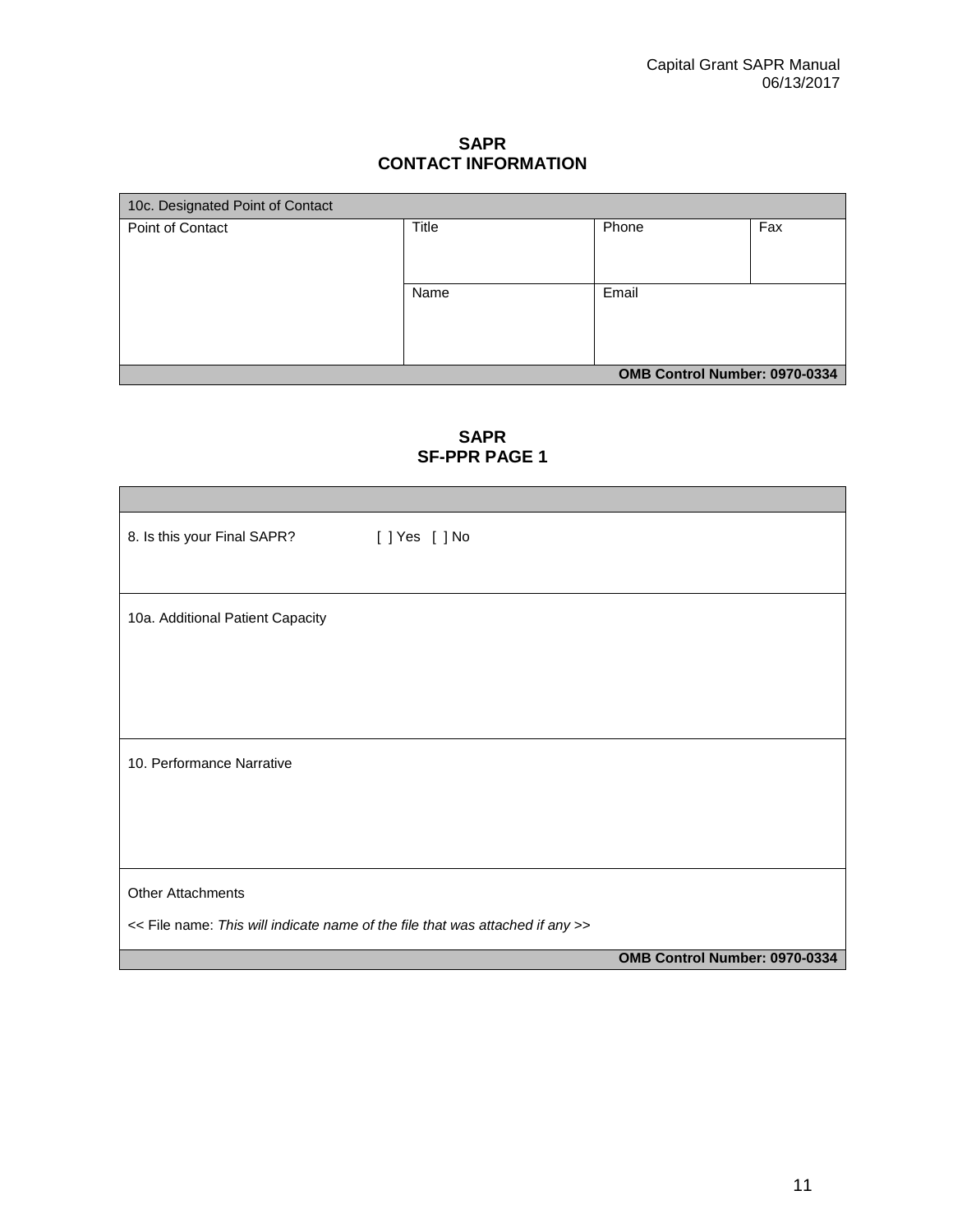#### **SAPR FORM SF-PPR PAGE 3 PROJECT REPORT**

<span id="page-11-0"></span>

| Award<br><b>Recipient Name</b>                                                                                                                                                                                                           | <b>Grant Number</b>                                                                                                                                                                                                                                                                                                                                                                                                                                      |                                                                                      | <b>Reporting Period End</b><br><b>BHCMIS ID</b><br>Date |  |  | <b>Tracking Number</b> |  |  |
|------------------------------------------------------------------------------------------------------------------------------------------------------------------------------------------------------------------------------------------|----------------------------------------------------------------------------------------------------------------------------------------------------------------------------------------------------------------------------------------------------------------------------------------------------------------------------------------------------------------------------------------------------------------------------------------------------------|--------------------------------------------------------------------------------------|---------------------------------------------------------|--|--|------------------------|--|--|
|                                                                                                                                                                                                                                          |                                                                                                                                                                                                                                                                                                                                                                                                                                                          |                                                                                      |                                                         |  |  |                        |  |  |
| < <project number="">&gt;&lt;<project title="">&gt; (System populated data)</project></project>                                                                                                                                          |                                                                                                                                                                                                                                                                                                                                                                                                                                                          |                                                                                      |                                                         |  |  |                        |  |  |
| Project Type                                                                                                                                                                                                                             |                                                                                                                                                                                                                                                                                                                                                                                                                                                          | (System populated data)<br>Awarded Amount for the Project<br>(System populated data) |                                                         |  |  |                        |  |  |
| 1. Project Status                                                                                                                                                                                                                        | [] Not Started<br>[] Less than or equal to 50% Complete<br>[] Greater than 50% and Less than 100% Complete<br>[] Completed                                                                                                                                                                                                                                                                                                                               |                                                                                      |                                                         |  |  |                        |  |  |
|                                                                                                                                                                                                                                          | Questions 1a through 1c are applicable only if Project status is Completed.                                                                                                                                                                                                                                                                                                                                                                              |                                                                                      |                                                         |  |  |                        |  |  |
| [] Yes [] No                                                                                                                                                                                                                             | 1a. Do the total project costs incurred reflect the approved budget for this project, and have all of the funds for this<br>project been drawn down from the PMS account? HRSA recognizes that project budgets may change during the<br>course of the project period. Any changes to the project budget should have been discussed with and approved by<br>the assigned Grants Management Specialist.<br>If No, please explain (maximum 2000 characters) |                                                                                      |                                                         |  |  |                        |  |  |
| 1b. Does the scope of work of the project reflect the scope of work as proposed by the award recipient and<br>approved by HRSA?<br>[] Yes[] No<br>If No, please explain (maximum 2000 characters)                                        |                                                                                                                                                                                                                                                                                                                                                                                                                                                          |                                                                                      |                                                         |  |  |                        |  |  |
| 1c. Are you prepared to complete and submit the following forms and documents to HRSA (which will be requested<br>through your Electronic Hand Book Grant Portfolio)?<br>[] Yes [] No<br>If No, please explain (maximum 2000 characters) |                                                                                                                                                                                                                                                                                                                                                                                                                                                          |                                                                                      |                                                         |  |  |                        |  |  |
| 2. Project Specific Narrative: (maximum 2000 characters)                                                                                                                                                                                 |                                                                                                                                                                                                                                                                                                                                                                                                                                                          |                                                                                      |                                                         |  |  |                        |  |  |
|                                                                                                                                                                                                                                          |                                                                                                                                                                                                                                                                                                                                                                                                                                                          |                                                                                      |                                                         |  |  |                        |  |  |
|                                                                                                                                                                                                                                          | 3. Attachment(s) (attach other documents as needed or as instructed by the awarding Federal Agency):                                                                                                                                                                                                                                                                                                                                                     |                                                                                      |                                                         |  |  |                        |  |  |
| < <name attachment(s)="" of="">&gt;</name>                                                                                                                                                                                               |                                                                                                                                                                                                                                                                                                                                                                                                                                                          |                                                                                      |                                                         |  |  |                        |  |  |
| OMB Control Number: 0970-0334                                                                                                                                                                                                            |                                                                                                                                                                                                                                                                                                                                                                                                                                                          |                                                                                      |                                                         |  |  |                        |  |  |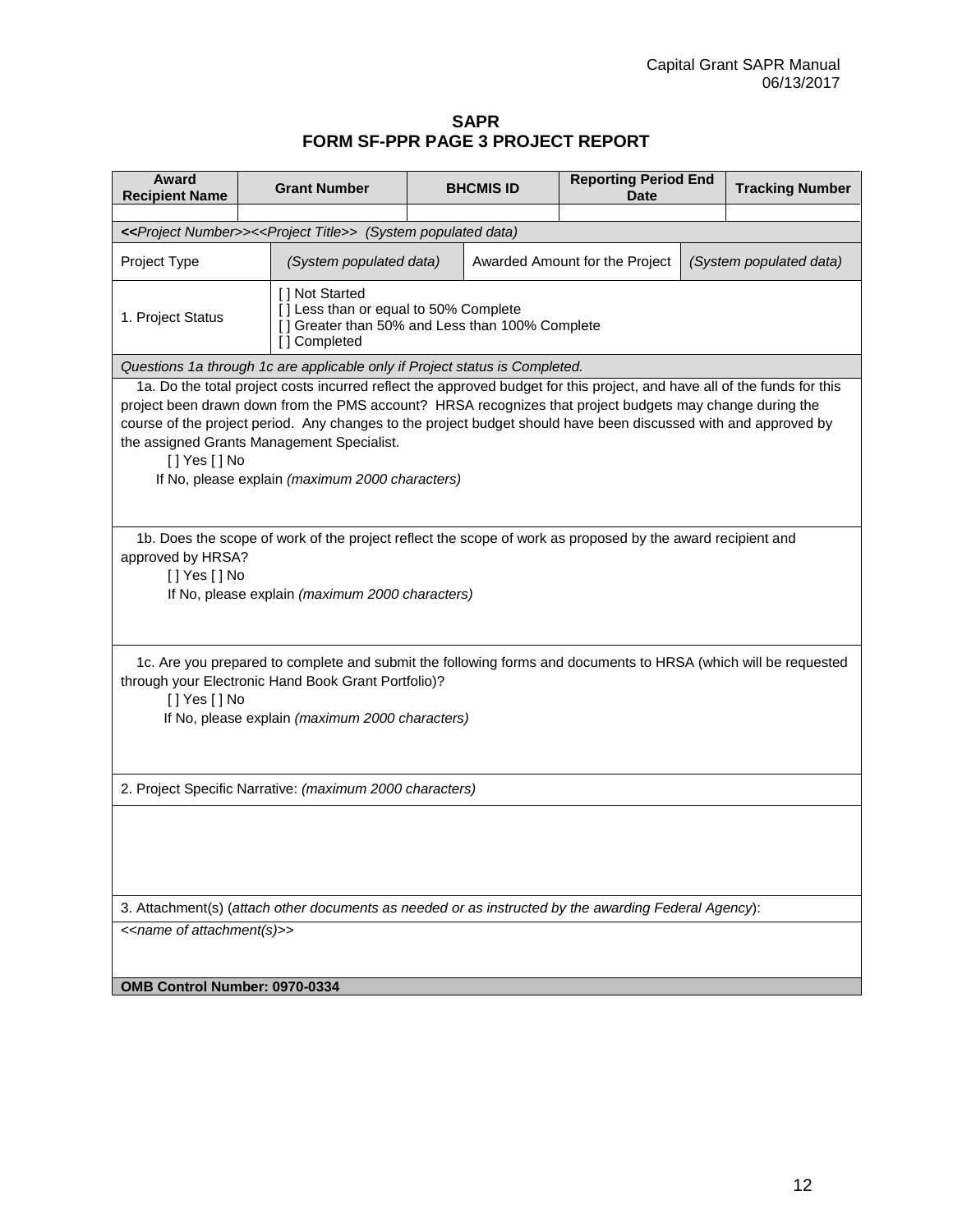#### **SAPR - FORM SF-PPR Page 3A PROJECT EVM DATA**

<span id="page-12-0"></span>

| Award<br><b>Recipient Name</b>                                                                                                                                                                                                                                                 |                                        | <b>Grant Number</b>                                               | <b>BHCMIS ID</b> |                         | <b>Reporting Period End</b><br><b>Date</b> |                                                   | <b>Tracking Number</b>                                                                                                  |
|--------------------------------------------------------------------------------------------------------------------------------------------------------------------------------------------------------------------------------------------------------------------------------|----------------------------------------|-------------------------------------------------------------------|------------------|-------------------------|--------------------------------------------|---------------------------------------------------|-------------------------------------------------------------------------------------------------------------------------|
|                                                                                                                                                                                                                                                                                |                                        |                                                                   |                  |                         |                                            |                                                   |                                                                                                                         |
| < <project number="">&gt;&lt;<project title="">&gt; (System populated data)</project></project>                                                                                                                                                                                |                                        |                                                                   |                  |                         |                                            |                                                   |                                                                                                                         |
| Project Type                                                                                                                                                                                                                                                                   |                                        | (System populated data)<br>Awarded Amount for the Project         |                  |                         | (System populated data)                    |                                                   |                                                                                                                         |
| <b>Project Status</b>                                                                                                                                                                                                                                                          |                                        | (System populated data)                                           |                  |                         | <b>Total Estimated Project Cost</b>        |                                                   | (System populated data)                                                                                                 |
| 1. Project Schedule                                                                                                                                                                                                                                                            |                                        | [ ] On Time<br>[] Behind Schedule<br>[] Ahead of Schedule         |                  | 2. Project Budget       |                                            | [] On Budget<br>[] Under Budget<br>[] Over Budget |                                                                                                                         |
| If Behind Schedule, please answer the questions below:                                                                                                                                                                                                                         |                                        |                                                                   |                  |                         |                                            |                                                   |                                                                                                                         |
| the text box provided.                                                                                                                                                                                                                                                         |                                        | 1a. Is the project expected to remain behind schedule?            |                  |                         |                                            |                                                   | [] Yes, I will provide a revised completion date and identify how the total estimated project cost will be affected in  |
|                                                                                                                                                                                                                                                                                |                                        | 1. Original total estimated project cost: (System populated data) |                  |                         |                                            |                                                   |                                                                                                                         |
| 3. Original project completion date:                                                                                                                                                                                                                                           |                                        | 2. Total estimated project cost (if revised): \$                  |                  | (System populated data) |                                            |                                                   |                                                                                                                         |
| 4. Revised project completion date:                                                                                                                                                                                                                                            |                                        |                                                                   |                  | (MM/YYYY)               |                                            |                                                   |                                                                                                                         |
| be affected in the text box provided.                                                                                                                                                                                                                                          |                                        |                                                                   |                  |                         |                                            |                                                   | [] No, I will indicate how the schedule will get back on track and whether or not the total estimated project cost will |
| Explanation (maximum 2000 characters):                                                                                                                                                                                                                                         |                                        |                                                                   |                  |                         |                                            |                                                   |                                                                                                                         |
| If Ahead of Schedule, please answer the questions below:                                                                                                                                                                                                                       |                                        |                                                                   |                  |                         |                                            |                                                   |                                                                                                                         |
| 1b. Is the project expected to remain ahead of schedule?<br>[] Yes, I will provide a revised completion date and indicate whether or not the total estimated project cost will be<br>affected within the text box provided.                                                    |                                        |                                                                   |                  |                         |                                            |                                                   |                                                                                                                         |
| 1. Original total estimated project cost: (System populated data)<br>2. Revised total estimated project cost: \$<br>3. Original project completion date:<br>(System populated data)                                                                                            |                                        |                                                                   |                  |                         |                                            |                                                   |                                                                                                                         |
| 4. Revised project completion date:<br>(MM/YYYY)                                                                                                                                                                                                                               |                                        |                                                                   |                  |                         |                                            |                                                   |                                                                                                                         |
| [] No, I will indicate within the text box provided that the project will be completed by the estimated project<br>completion date.                                                                                                                                            |                                        |                                                                   |                  |                         |                                            |                                                   |                                                                                                                         |
| Explanation (maximum 2000 characters):                                                                                                                                                                                                                                         |                                        |                                                                   |                  |                         |                                            |                                                   |                                                                                                                         |
| If Under Budget, please answer the questions below:                                                                                                                                                                                                                            |                                        |                                                                   |                  |                         |                                            |                                                   |                                                                                                                         |
| 2a. Will the project incur enough costs to allow for the drawdown of all the Federal funds by the project completion date?<br>[] Yes, I will indicate in the text box provided the strategy to utilize the excess funds, if possible (i.e., purchase<br>additional equipment). |                                        |                                                                   |                  |                         |                                            |                                                   |                                                                                                                         |
| [] No, I will indicate in the text box provided that the award recipient organization is aware that the remaining funds will<br>be de-obligated.                                                                                                                               |                                        |                                                                   |                  |                         |                                            |                                                   |                                                                                                                         |
|                                                                                                                                                                                                                                                                                | Explanation (maximum 2000 characters): |                                                                   |                  |                         |                                            |                                                   |                                                                                                                         |
| If Over Budget, please answer the questions below:                                                                                                                                                                                                                             |                                        |                                                                   |                  |                         |                                            |                                                   |                                                                                                                         |